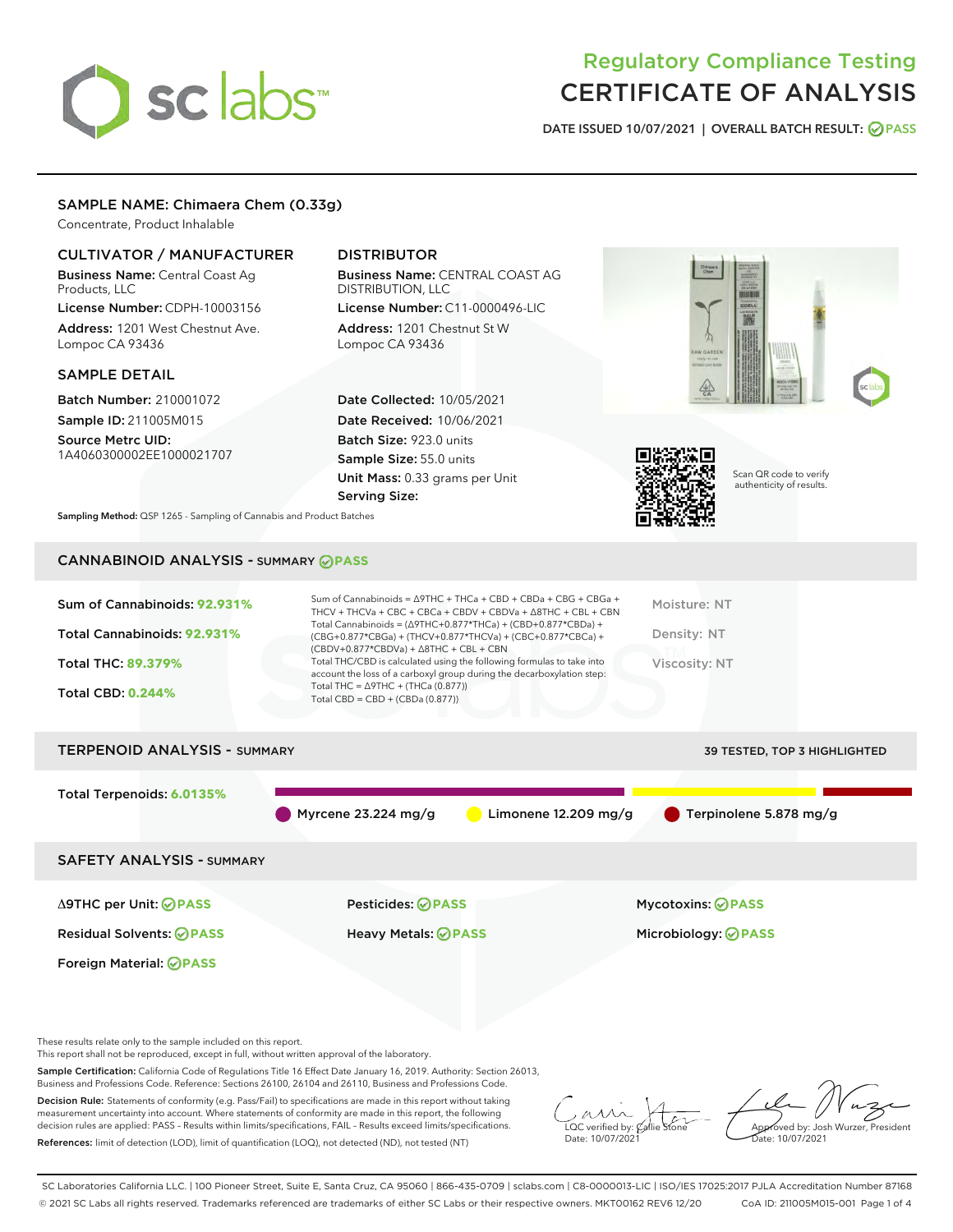



CHIMAERA CHEM (0.33G) | DATE ISSUED 10/07/2021 | OVERALL BATCH RESULT: @ PASS

#### CANNABINOID TEST RESULTS - 10/06/2021 2 PASS

Tested by high-performance liquid chromatography with diode-array detection (HPLC-DAD). **Method:** QSP 1157 - Analysis of Cannabinoids by HPLC-DAD

#### TOTAL CANNABINOIDS: **92.931%**

Total Cannabinoids (Total THC) + (Total CBD) + (Total CBG) + (Total THCV) + (Total CBC) + (Total CBDV) + ∆8THC + CBL + CBN

TOTAL THC: **89.379%** Total THC (∆9THC+0.877\*THCa)

TOTAL CBD: **0.244%**

Total CBD (CBD+0.877\*CBDa)

TOTAL CBG: 2.428% Total CBG (CBG+0.877\*CBGa)

TOTAL THCV: 0.36% Total THCV (THCV+0.877\*THCVa)

TOTAL CBC: ND Total CBC (CBC+0.877\*CBCa)

TOTAL CBDV: ND Total CBDV (CBDV+0.877\*CBDVa)

| <b>COMPOUND</b>  | LOD/LOQ<br>(mg/g)          | <b>MEASUREMENT</b><br><b>UNCERTAINTY</b><br>mg/g | <b>RESULT</b><br>(mg/g) | <b>RESULT</b><br>(%) |
|------------------|----------------------------|--------------------------------------------------|-------------------------|----------------------|
| <b>A9THC</b>     | 0.06 / 0.26                | ±30.746                                          | 893.79                  | 89.379               |
| <b>CBG</b>       | 0.06 / 0.19                | ±0.957                                           | 24.28                   | 2.428                |
| <b>THCV</b>      | 0.1/0.2                    | ±0.18                                            | 3.6                     | 0.36                 |
| <b>CBN</b>       | 0.1/0.3                    | ±0.22                                            | 3.4                     | 0.34                 |
| <b>CBD</b>       | 0.07/0.29                  | ±0.113                                           | 2.44                    | 0.244                |
| $\triangle$ 8THC | 0.1 / 0.4                  | ±0.14                                            | 1.8                     | 0.18                 |
| <b>THCa</b>      | 0.05/0.14                  | N/A                                              | <b>ND</b>               | <b>ND</b>            |
| <b>THCVa</b>     | 0.07/0.20                  | N/A                                              | <b>ND</b>               | <b>ND</b>            |
| <b>CBDa</b>      | 0.02/0.19                  | N/A                                              | <b>ND</b>               | <b>ND</b>            |
| <b>CBDV</b>      | 0.04 / 0.15                | N/A                                              | <b>ND</b>               | <b>ND</b>            |
| <b>CBDVa</b>     | 0.03/0.53                  | N/A                                              | <b>ND</b>               | <b>ND</b>            |
| <b>CBGa</b>      | 0.1/0.2                    | N/A                                              | <b>ND</b>               | <b>ND</b>            |
| <b>CBL</b>       | 0.06 / 0.24                | N/A                                              | <b>ND</b>               | <b>ND</b>            |
| <b>CBC</b>       | 0.2 / 0.5                  | N/A                                              | <b>ND</b>               | <b>ND</b>            |
| <b>CBCa</b>      | 0.07 / 0.28                | N/A                                              | <b>ND</b>               | <b>ND</b>            |
|                  | <b>SUM OF CANNABINOIDS</b> |                                                  | 929.31 mg/g             | 92.931%              |

#### **UNIT MASS: 0.33 grams per Unit**

| ∆9THC per Unit                        | 1120 per-package limit     | 294.95 mg/unit<br><b>PASS</b> |  |  |
|---------------------------------------|----------------------------|-------------------------------|--|--|
| <b>Total THC per Unit</b>             |                            | 294.95 mg/unit                |  |  |
| <b>CBD</b> per Unit                   |                            | $0.81$ mg/unit                |  |  |
| <b>Total CBD per Unit</b>             |                            | $0.81$ mg/unit                |  |  |
| Sum of Cannabinoids<br>per Unit       |                            | 306.67 mg/unit                |  |  |
| <b>Total Cannabinoids</b><br>per Unit |                            | 306.67 mg/unit                |  |  |
| <b>MOISTURE TEST RESULT</b>           | <b>DENSITY TEST RESULT</b> | <b>VISCOSITY TEST RESULT</b>  |  |  |

Not Tested

Not Tested

Not Tested

#### TERPENOID TEST RESULTS - 10/07/2021

Terpene analysis utilizing gas chromatography-flame ionization detection (GC-FID). **Method:** QSP 1192 - Analysis of Terpenoids by GC-FID

| <b>COMPOUND</b>         | LOD/LOQ<br>(mg/g) | <b>MEASUREMENT</b><br><b>UNCERTAINTY</b><br>mg/g | <b>RESULT</b><br>(mg/g) | <b>RESULT</b><br>(%) |
|-------------------------|-------------------|--------------------------------------------------|-------------------------|----------------------|
| <b>Myrcene</b>          | 0.008 / 0.025     | ±0.2996                                          | 23.224                  | 2.3224               |
| Limonene                | 0.005 / 0.016     | ±0.1746                                          | 12.209                  | 1.2209               |
| Terpinolene             | 0.008 / 0.026     | ±0.1205                                          | 5.878                   | 0.5878               |
| $\beta$ Caryophyllene   | 0.004 / 0.012     | ±0.1672                                          | 4.696                   | 0.4696               |
| Ocimene                 | 0.011 / 0.038     | ±0.0878                                          | 2.736                   | 0.2736               |
| $\beta$ Pinene          | 0.004 / 0.014     | ±0.0278                                          | 2.420                   | 0.2420               |
| $\alpha$ Pinene         | 0.005 / 0.017     | ±0.0159                                          | 1.846                   | 0.1846               |
| Linalool                | 0.009 / 0.032     | ±0.0638                                          | 1.679                   | 0.1679               |
| $\alpha$ Humulene       | 0.009/0.029       | ±0.0400                                          | 1.246                   | 0.1246               |
| <b>Terpineol</b>        | 0.016 / 0.055     | ±0.0625                                          | 1.018                   | 0.1018               |
| Fenchol                 | 0.010 / 0.034     | ±0.0233                                          | 0.602                   | 0.0602               |
| trans-ß-Farnesene       | 0.008 / 0.025     | ±0.0196                                          | 0.551                   | 0.0551               |
| Guaiol                  | 0.009 / 0.030     | ±0.0121                                          | 0.256                   | 0.0256               |
| Camphene                | 0.005 / 0.015     | ±0.0027                                          | 0.232                   | 0.0232               |
| 3 Carene                | 0.005 / 0.018     | ±0.0030                                          | 0.212                   | 0.0212               |
| $\alpha$ Phellandrene   | 0.006 / 0.020     | ±0.0023                                          | 0.171                   | 0.0171               |
| Valencene               | 0.009 / 0.030     | ±0.0110                                          | 0.160                   | 0.0160               |
| $\alpha$ Terpinene      | 0.005 / 0.017     | ±0.0024                                          | 0.159                   | 0.0159               |
| <b>Borneol</b>          | 0.005 / 0.016     | ±0.0055                                          | 0.132                   | 0.0132               |
| Caryophyllene<br>Oxide  | 0.010 / 0.033     | ±0.0060                                          | 0.131                   | 0.0131               |
| $\gamma$ Terpinene      | 0.006 / 0.018     | ±0.0022                                          | 0.130                   | 0.0130               |
| Nerolidol               | 0.009 / 0.028     | ±0.0082                                          | 0.130                   | 0.0130               |
| p-Cymene                | 0.005 / 0.016     | ±0.0027                                          | 0.101                   | 0.0101               |
| Fenchone                | 0.009 / 0.028     | ±0.0020                                          | 0.070                   | 0.0070               |
| Citronellol             | 0.003 / 0.010     | ±0.0024                                          | 0.049                   | 0.0049               |
| $\alpha$ Bisabolol      | 0.008 / 0.026     | ±0.0017                                          | 0.032                   | 0.0032               |
| Sabinene Hydrate        | 0.006 / 0.022     | ±0.0010                                          | 0.027                   | 0.0027               |
| Nerol                   | 0.003 / 0.011     | ±0.0010                                          | 0.022                   | 0.0022               |
| Geraniol                | 0.002 / 0.007     | ±0.0007                                          | 0.016                   | 0.0016               |
| Sabinene                | 0.004 / 0.014     | N/A                                              | ND                      | <b>ND</b>            |
| Eucalyptol              | 0.006 / 0.018     | N/A                                              | ND                      | ND                   |
| (-)-Isopulegol          | 0.005 / 0.016     | N/A                                              | ND                      | ND                   |
| Camphor                 | 0.006 / 0.019     | N/A                                              | <b>ND</b>               | <b>ND</b>            |
| Isoborneol              | 0.004 / 0.012     | N/A                                              | ND                      | ND                   |
| Menthol                 | 0.008 / 0.025     | N/A                                              | ND                      | ND                   |
| $R-(+)$ -Pulegone       | 0.003 / 0.011     | N/A                                              | ND                      | <b>ND</b>            |
| <b>Geranyl Acetate</b>  | 0.004 / 0.014     | N/A                                              | <b>ND</b>               | ND                   |
| $\alpha$ Cedrene        | 0.005 / 0.016     | N/A                                              | ND                      | ND                   |
| Cedrol                  | 0.008 / 0.027     | N/A                                              | <b>ND</b>               | ND                   |
| <b>TOTAL TERPENOIDS</b> |                   |                                                  | 60.135 mg/g             | 6.0135%              |

SC Laboratories California LLC. | 100 Pioneer Street, Suite E, Santa Cruz, CA 95060 | 866-435-0709 | sclabs.com | C8-0000013-LIC | ISO/IES 17025:2017 PJLA Accreditation Number 87168 © 2021 SC Labs all rights reserved. Trademarks referenced are trademarks of either SC Labs or their respective owners. MKT00162 REV6 12/20 CoA ID: 211005M015-001 Page 2 of 4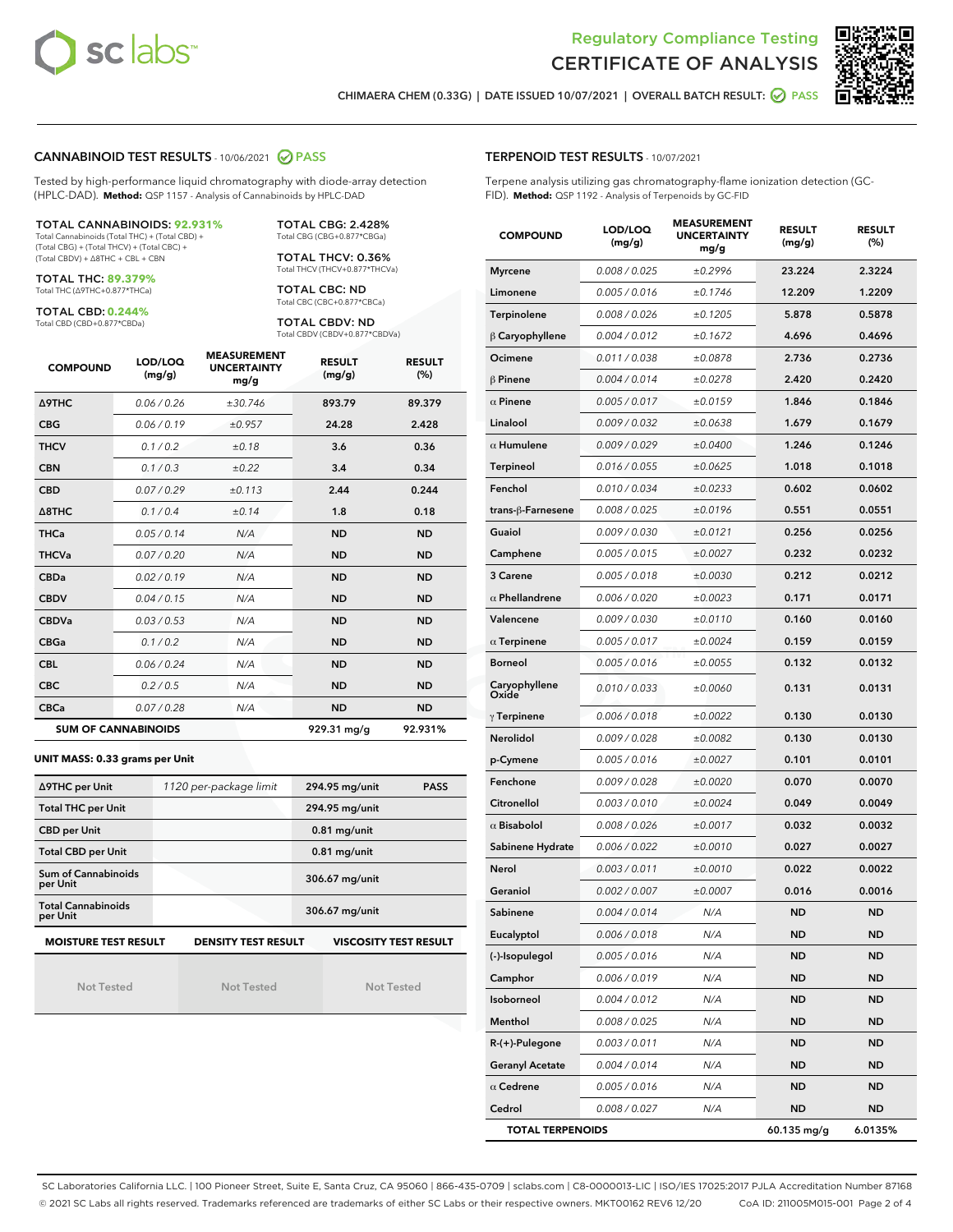



CHIMAERA CHEM (0.33G) | DATE ISSUED 10/07/2021 | OVERALL BATCH RESULT: ☑ PASS

# CATEGORY 1 PESTICIDE TEST RESULTS - 10/07/2021 2 PASS

Pesticide and plant growth regulator analysis utilizing high-performance liquid chromatography-mass spectrometry (HPLC-MS) or gas chromatography-mass spectrometry (GC-MS). \*GC-MS utilized where indicated. **Method:** QSP 1212 - Analysis of Pesticides and Mycotoxins by LC-MS or QSP 1213 - Analysis of Pesticides by GC-MS

| Aldicarb<br>0.03 / 0.08<br>$\geq$ LOD<br><b>ND</b><br><b>PASS</b><br>N/A<br>Carbofuran<br>0.02 / 0.05<br>$>$ LOD<br>N/A<br><b>ND</b><br><b>PASS</b><br>Chlordane*<br>0.03 / 0.08<br>$\ge$ LOD<br>N/A<br><b>ND</b><br><b>PASS</b><br>Chlorfenapyr*<br>0.03/0.10<br>$>$ LOD<br>N/A<br><b>ND</b><br><b>PASS</b><br>Chlorpyrifos<br>0.02 / 0.06<br>N/A<br><b>ND</b><br><b>PASS</b><br>≥ LOD<br><b>PASS</b><br>Coumaphos<br>0.02 / 0.07<br>$\ge$ LOD<br>N/A<br><b>ND</b><br>Daminozide<br>0.02 / 0.07<br>N/A<br><b>ND</b><br><b>PASS</b><br>$\geq$ LOD<br><b>DDVP</b><br>0.03/0.09<br><b>ND</b><br><b>PASS</b><br>$\geq$ LOD<br>N/A<br>(Dichlorvos)<br>Dimethoate<br>0.03 / 0.08<br>N/A<br><b>ND</b><br><b>PASS</b><br>$>$ LOD<br>Ethoprop(hos)<br>0.03/0.10<br>$\ge$ LOD<br>N/A<br><b>ND</b><br><b>PASS</b><br>N/A<br>0.02 / 0.06<br>$>$ LOD<br><b>ND</b><br><b>PASS</b><br>Etofenprox<br>0.03 / 0.08<br>N/A<br><b>ND</b><br><b>PASS</b><br>Fenoxycarb<br>$\geq$ LOD<br>0.03/0.08<br>$>$ LOD<br>N/A<br><b>ND</b><br><b>PASS</b><br>Fipronil<br>0.02 / 0.06<br>N/A<br>Imazalil<br>$\geq$ LOD<br><b>ND</b><br><b>PASS</b><br><b>Methiocarb</b><br>0.02 / 0.07<br>$\ge$ LOD<br>N/A<br><b>ND</b><br><b>PASS</b><br>Methyl<br>0.03/0.10<br>N/A<br><b>ND</b><br><b>PASS</b><br>$\geq$ LOD<br>parathion<br><b>Mevinphos</b><br>0.03/0.09<br>$>$ LOD<br>N/A<br><b>ND</b><br><b>PASS</b><br>Paclobutrazol<br>0.02 / 0.05<br>$\geq$ LOD<br>N/A<br><b>ND</b><br><b>PASS</b><br>0.03/0.09<br>$\ge$ LOD<br>N/A<br><b>ND</b><br><b>PASS</b><br>Propoxur<br>Spiroxamine<br>0.03 / 0.08<br>$\ge$ LOD<br>N/A<br><b>ND</b><br><b>PASS</b><br>Thiacloprid<br>0.03/0.10<br>N/A<br><b>ND</b><br><b>PASS</b><br>$\geq$ LOD | <b>COMPOUND</b> | LOD/LOQ<br>$(\mu g/g)$ | <b>ACTION</b><br><b>LIMIT</b><br>$(\mu g/g)$ | <b>MEASUREMENT</b><br><b>UNCERTAINTY</b><br>µg/g | <b>RESULT</b><br>$(\mu g/g)$ | <b>RESULT</b> |
|--------------------------------------------------------------------------------------------------------------------------------------------------------------------------------------------------------------------------------------------------------------------------------------------------------------------------------------------------------------------------------------------------------------------------------------------------------------------------------------------------------------------------------------------------------------------------------------------------------------------------------------------------------------------------------------------------------------------------------------------------------------------------------------------------------------------------------------------------------------------------------------------------------------------------------------------------------------------------------------------------------------------------------------------------------------------------------------------------------------------------------------------------------------------------------------------------------------------------------------------------------------------------------------------------------------------------------------------------------------------------------------------------------------------------------------------------------------------------------------------------------------------------------------------------------------------------------------------------------------------------------------------------------------------------------------------------|-----------------|------------------------|----------------------------------------------|--------------------------------------------------|------------------------------|---------------|
|                                                                                                                                                                                                                                                                                                                                                                                                                                                                                                                                                                                                                                                                                                                                                                                                                                                                                                                                                                                                                                                                                                                                                                                                                                                                                                                                                                                                                                                                                                                                                                                                                                                                                                  |                 |                        |                                              |                                                  |                              |               |
|                                                                                                                                                                                                                                                                                                                                                                                                                                                                                                                                                                                                                                                                                                                                                                                                                                                                                                                                                                                                                                                                                                                                                                                                                                                                                                                                                                                                                                                                                                                                                                                                                                                                                                  |                 |                        |                                              |                                                  |                              |               |
|                                                                                                                                                                                                                                                                                                                                                                                                                                                                                                                                                                                                                                                                                                                                                                                                                                                                                                                                                                                                                                                                                                                                                                                                                                                                                                                                                                                                                                                                                                                                                                                                                                                                                                  |                 |                        |                                              |                                                  |                              |               |
|                                                                                                                                                                                                                                                                                                                                                                                                                                                                                                                                                                                                                                                                                                                                                                                                                                                                                                                                                                                                                                                                                                                                                                                                                                                                                                                                                                                                                                                                                                                                                                                                                                                                                                  |                 |                        |                                              |                                                  |                              |               |
|                                                                                                                                                                                                                                                                                                                                                                                                                                                                                                                                                                                                                                                                                                                                                                                                                                                                                                                                                                                                                                                                                                                                                                                                                                                                                                                                                                                                                                                                                                                                                                                                                                                                                                  |                 |                        |                                              |                                                  |                              |               |
|                                                                                                                                                                                                                                                                                                                                                                                                                                                                                                                                                                                                                                                                                                                                                                                                                                                                                                                                                                                                                                                                                                                                                                                                                                                                                                                                                                                                                                                                                                                                                                                                                                                                                                  |                 |                        |                                              |                                                  |                              |               |
|                                                                                                                                                                                                                                                                                                                                                                                                                                                                                                                                                                                                                                                                                                                                                                                                                                                                                                                                                                                                                                                                                                                                                                                                                                                                                                                                                                                                                                                                                                                                                                                                                                                                                                  |                 |                        |                                              |                                                  |                              |               |
|                                                                                                                                                                                                                                                                                                                                                                                                                                                                                                                                                                                                                                                                                                                                                                                                                                                                                                                                                                                                                                                                                                                                                                                                                                                                                                                                                                                                                                                                                                                                                                                                                                                                                                  |                 |                        |                                              |                                                  |                              |               |
|                                                                                                                                                                                                                                                                                                                                                                                                                                                                                                                                                                                                                                                                                                                                                                                                                                                                                                                                                                                                                                                                                                                                                                                                                                                                                                                                                                                                                                                                                                                                                                                                                                                                                                  |                 |                        |                                              |                                                  |                              |               |
|                                                                                                                                                                                                                                                                                                                                                                                                                                                                                                                                                                                                                                                                                                                                                                                                                                                                                                                                                                                                                                                                                                                                                                                                                                                                                                                                                                                                                                                                                                                                                                                                                                                                                                  |                 |                        |                                              |                                                  |                              |               |
|                                                                                                                                                                                                                                                                                                                                                                                                                                                                                                                                                                                                                                                                                                                                                                                                                                                                                                                                                                                                                                                                                                                                                                                                                                                                                                                                                                                                                                                                                                                                                                                                                                                                                                  |                 |                        |                                              |                                                  |                              |               |
|                                                                                                                                                                                                                                                                                                                                                                                                                                                                                                                                                                                                                                                                                                                                                                                                                                                                                                                                                                                                                                                                                                                                                                                                                                                                                                                                                                                                                                                                                                                                                                                                                                                                                                  |                 |                        |                                              |                                                  |                              |               |
|                                                                                                                                                                                                                                                                                                                                                                                                                                                                                                                                                                                                                                                                                                                                                                                                                                                                                                                                                                                                                                                                                                                                                                                                                                                                                                                                                                                                                                                                                                                                                                                                                                                                                                  |                 |                        |                                              |                                                  |                              |               |
|                                                                                                                                                                                                                                                                                                                                                                                                                                                                                                                                                                                                                                                                                                                                                                                                                                                                                                                                                                                                                                                                                                                                                                                                                                                                                                                                                                                                                                                                                                                                                                                                                                                                                                  |                 |                        |                                              |                                                  |                              |               |
|                                                                                                                                                                                                                                                                                                                                                                                                                                                                                                                                                                                                                                                                                                                                                                                                                                                                                                                                                                                                                                                                                                                                                                                                                                                                                                                                                                                                                                                                                                                                                                                                                                                                                                  |                 |                        |                                              |                                                  |                              |               |
|                                                                                                                                                                                                                                                                                                                                                                                                                                                                                                                                                                                                                                                                                                                                                                                                                                                                                                                                                                                                                                                                                                                                                                                                                                                                                                                                                                                                                                                                                                                                                                                                                                                                                                  |                 |                        |                                              |                                                  |                              |               |
|                                                                                                                                                                                                                                                                                                                                                                                                                                                                                                                                                                                                                                                                                                                                                                                                                                                                                                                                                                                                                                                                                                                                                                                                                                                                                                                                                                                                                                                                                                                                                                                                                                                                                                  |                 |                        |                                              |                                                  |                              |               |
|                                                                                                                                                                                                                                                                                                                                                                                                                                                                                                                                                                                                                                                                                                                                                                                                                                                                                                                                                                                                                                                                                                                                                                                                                                                                                                                                                                                                                                                                                                                                                                                                                                                                                                  |                 |                        |                                              |                                                  |                              |               |
|                                                                                                                                                                                                                                                                                                                                                                                                                                                                                                                                                                                                                                                                                                                                                                                                                                                                                                                                                                                                                                                                                                                                                                                                                                                                                                                                                                                                                                                                                                                                                                                                                                                                                                  |                 |                        |                                              |                                                  |                              |               |
|                                                                                                                                                                                                                                                                                                                                                                                                                                                                                                                                                                                                                                                                                                                                                                                                                                                                                                                                                                                                                                                                                                                                                                                                                                                                                                                                                                                                                                                                                                                                                                                                                                                                                                  |                 |                        |                                              |                                                  |                              |               |
|                                                                                                                                                                                                                                                                                                                                                                                                                                                                                                                                                                                                                                                                                                                                                                                                                                                                                                                                                                                                                                                                                                                                                                                                                                                                                                                                                                                                                                                                                                                                                                                                                                                                                                  |                 |                        |                                              |                                                  |                              |               |

#### CATEGORY 2 PESTICIDE TEST RESULTS - 10/07/2021 @ PASS

| <b>COMPOUND</b>          | LOD/LOQ<br>$(\mu g/g)$ | <b>ACTION</b><br>LIMIT<br>$(\mu g/g)$ | <b>MEASUREMENT</b><br><b>UNCERTAINTY</b><br>µg/g | <b>RESULT</b><br>$(\mu g/g)$ | <b>RESULT</b> |
|--------------------------|------------------------|---------------------------------------|--------------------------------------------------|------------------------------|---------------|
| Abamectin                | 0.03/0.10              | 0.1                                   | N/A                                              | <b>ND</b>                    | <b>PASS</b>   |
| Acephate                 | 0.02/0.07              | 0.1                                   | N/A                                              | <b>ND</b>                    | <b>PASS</b>   |
| Acequinocyl              | 0.02/0.07              | 0.1                                   | N/A                                              | <b>ND</b>                    | <b>PASS</b>   |
| Acetamiprid              | 0.02/0.05              | 0.1                                   | N/A                                              | <b>ND</b>                    | <b>PASS</b>   |
| Azoxystrobin             | 0.02/0.07              | 0.1                                   | N/A                                              | <b>ND</b>                    | <b>PASS</b>   |
| <b>Bifenazate</b>        | 0.01/0.04              | 0.1                                   | N/A                                              | <b>ND</b>                    | <b>PASS</b>   |
| <b>Bifenthrin</b>        | 0.02 / 0.05            | 3                                     | N/A                                              | <b>ND</b>                    | <b>PASS</b>   |
| <b>Boscalid</b>          | 0.03/0.09              | 0.1                                   | N/A                                              | <b>ND</b>                    | <b>PASS</b>   |
| Captan                   | 0.19/0.57              | 0.7                                   | N/A                                              | <b>ND</b>                    | <b>PASS</b>   |
| Carbaryl                 | 0.02/0.06              | 0.5                                   | N/A                                              | <b>ND</b>                    | <b>PASS</b>   |
| Chlorantranilip-<br>role | 0.04/0.12              | 10                                    | N/A                                              | <b>ND</b>                    | <b>PASS</b>   |
| Clofentezine             | 0.03/0.09              | 0.1                                   | N/A                                              | <b>ND</b>                    | <b>PASS</b>   |

| <b>COMPOUND</b>               | LOD/LOQ<br>$(\mu g/g)$ | <b>ACTION</b><br><b>LIMIT</b><br>(µg/g) | <b>MEASUREMENT</b><br><b>UNCERTAINTY</b><br>µg/g | <b>RESULT</b><br>$(\mu g/g)$ | <b>RESULT</b> |
|-------------------------------|------------------------|-----------------------------------------|--------------------------------------------------|------------------------------|---------------|
| Cyfluthrin                    | 0.12 / 0.38            | $\overline{c}$                          | N/A                                              | ND                           | <b>PASS</b>   |
| Cypermethrin                  | 0.11 / 0.32            | 1                                       | N/A                                              | <b>ND</b>                    | <b>PASS</b>   |
| Diazinon                      | 0.02 / 0.05            | 0.1                                     | N/A                                              | <b>ND</b>                    | <b>PASS</b>   |
| Dimethomorph                  | 0.03 / 0.09            | 2                                       | N/A                                              | <b>ND</b>                    | <b>PASS</b>   |
| Etoxazole                     | 0.02 / 0.06            | 0.1                                     | N/A                                              | <b>ND</b>                    | <b>PASS</b>   |
| Fenhexamid                    | 0.03 / 0.09            | 0.1                                     | N/A                                              | <b>ND</b>                    | <b>PASS</b>   |
| Fenpyroximate                 | 0.02 / 0.06            | 0.1                                     | N/A                                              | <b>ND</b>                    | <b>PASS</b>   |
| Flonicamid                    | 0.03 / 0.10            | 0.1                                     | N/A                                              | <b>ND</b>                    | <b>PASS</b>   |
| Fludioxonil                   | 0.03/0.10              | 0.1                                     | N/A                                              | <b>ND</b>                    | <b>PASS</b>   |
| Hexythiazox                   | 0.02 / 0.07            | 0.1                                     | N/A                                              | <b>ND</b>                    | <b>PASS</b>   |
| Imidacloprid                  | 0.04 / 0.11            | 5                                       | N/A                                              | <b>ND</b>                    | <b>PASS</b>   |
| Kresoxim-methyl               | 0.02 / 0.07            | 0.1                                     | N/A                                              | <b>ND</b>                    | <b>PASS</b>   |
| <b>Malathion</b>              | 0.03 / 0.09            | 0.5                                     | N/A                                              | <b>ND</b>                    | <b>PASS</b>   |
| Metalaxyl                     | 0.02 / 0.07            | $\overline{c}$                          | N/A                                              | <b>ND</b>                    | <b>PASS</b>   |
| Methomyl                      | 0.03 / 0.10            | $\mathcal{I}$                           | N/A                                              | <b>ND</b>                    | <b>PASS</b>   |
| Myclobutanil                  | 0.03 / 0.09            | 0.1                                     | N/A                                              | <b>ND</b>                    | <b>PASS</b>   |
| Naled                         | 0.02 / 0.07            | 0.1                                     | N/A                                              | <b>ND</b>                    | <b>PASS</b>   |
| Oxamyl                        | 0.04 / 0.11            | 0.5                                     | N/A                                              | <b>ND</b>                    | <b>PASS</b>   |
| Pentachloronitro-<br>benzene* | 0.03/0.09              | 0.1                                     | N/A                                              | <b>ND</b>                    | <b>PASS</b>   |
| Permethrin                    | 0.04 / 0.12            | 0.5                                     | N/A                                              | <b>ND</b>                    | <b>PASS</b>   |
| Phosmet                       | 0.03 / 0.10            | 0.1                                     | N/A                                              | <b>ND</b>                    | <b>PASS</b>   |
| Piperonylbu-<br>toxide        | 0.02 / 0.07            | 3                                       | N/A                                              | <b>ND</b>                    | <b>PASS</b>   |
| Prallethrin                   | 0.03 / 0.08            | 0.1                                     | N/A                                              | <b>ND</b>                    | <b>PASS</b>   |
| Propiconazole                 | 0.02 / 0.07            | 0.1                                     | N/A                                              | <b>ND</b>                    | <b>PASS</b>   |
| Pyrethrins                    | 0.04 / 0.12            | 0.5                                     | N/A                                              | <b>ND</b>                    | <b>PASS</b>   |
| Pyridaben                     | 0.02 / 0.07            | 0.1                                     | N/A                                              | <b>ND</b>                    | <b>PASS</b>   |
| Spinetoram                    | 0.02 / 0.07            | 0.1                                     | N/A                                              | ND                           | <b>PASS</b>   |
| Spinosad                      | 0.02 / 0.07            | 0.1                                     | N/A                                              | <b>ND</b>                    | <b>PASS</b>   |
| Spiromesifen                  | 0.02 / 0.05            | 0.1                                     | N/A                                              | <b>ND</b>                    | <b>PASS</b>   |
| Spirotetramat                 | 0.02 / 0.06            | 0.1                                     | N/A                                              | <b>ND</b>                    | <b>PASS</b>   |
| Tebuconazole                  | 0.02 / 0.07            | 0.1                                     | N/A                                              | ND                           | <b>PASS</b>   |
| Thiamethoxam                  | 0.03 / 0.10            | 5                                       | N/A                                              | <b>ND</b>                    | <b>PASS</b>   |
| Trifloxystrobin               | 0.03 / 0.08            | 0.1                                     | N/A                                              | <b>ND</b>                    | <b>PASS</b>   |

SC Laboratories California LLC. | 100 Pioneer Street, Suite E, Santa Cruz, CA 95060 | 866-435-0709 | sclabs.com | C8-0000013-LIC | ISO/IES 17025:2017 PJLA Accreditation Number 87168 © 2021 SC Labs all rights reserved. Trademarks referenced are trademarks of either SC Labs or their respective owners. MKT00162 REV6 12/20 CoA ID: 211005M015-001 Page 3 of 4